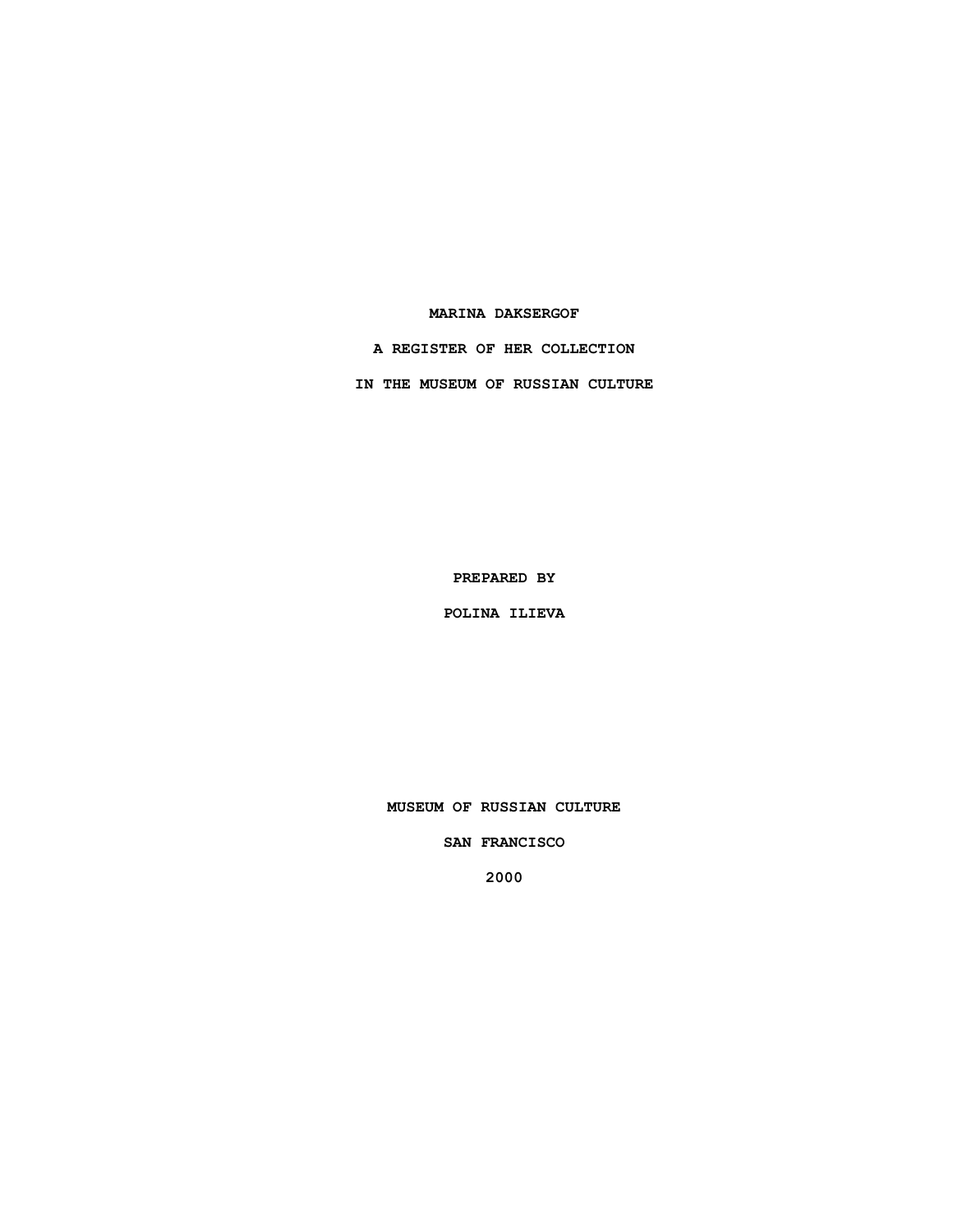## **SCOPE AND CONTENT NOTE**

#### **MARINA DAKSERGOF COLLECTION**

**This collection contains materials related to the Konno-Egerskii Polk, biographical articles about Grand Duchess Mariia Pavlovna of Russia and Olga Ilyin (Boratynski), as well as the memoirs of M. V. Golitsyn.**

**Detailed processing and preservation microfilming for these materials were made possible by a generous grant from the National Endowment for the Humanities and by matching funds from the Hoover Institution and Museum of Russian Culture. The grant also provides depositing a microfilm copy in the Hoover Institution Archives. The original materials and copyright to them (with some exceptions) are the property of the Museum of Russian Culture, San Francisco. A transfer table indicating corresponding box and reel numbers is appended to this register.**

**The Hoover Institution assumes all responsibility for notifying users that they must comply with the copyright law of the United States (Title 17 United States Code) and Hoover Rules for the Use and Reproduction of Archival Materials.**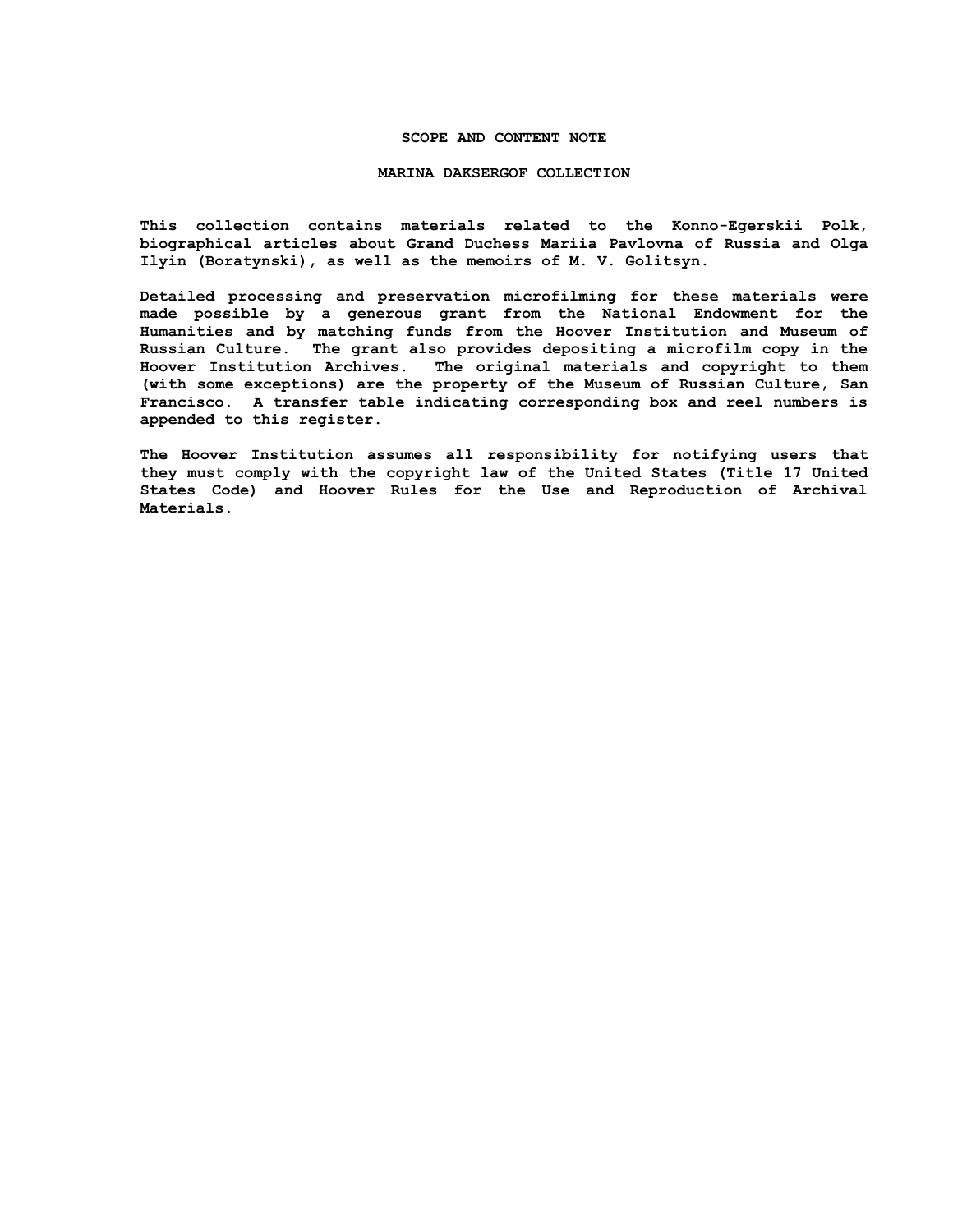## **REGISTER**

# **MARINA DAKSERGOF COLLECTION**

# **SERIES DESCRIPTION:**

| Box Nos      | Series                                                                                           |
|--------------|--------------------------------------------------------------------------------------------------|
| $\mathbf{1}$ | GOLITSYN, M. V., n.d. Typescript                                                                 |
| $\mathbf{1}$ | DIMITRY PAVLOVICH, GRAND DUKE, 1999. Printed matter                                              |
| $\mathbf{1}$ | ILYIN (BORATYNSKI), OLGA, n.d. Printed matter                                                    |
| $\mathbf{1}$ | MARIIA PAVLOVNA, GRAND DUCHESS, 1998-1999. Printed matter                                        |
| $\mathbf{1}$ | PALEI, OL'GA VALERIANOVNA, KNIAGINIA, n.d. Printed matter                                        |
| $\mathbf{1}$ | RUSSIA. ARMIIA. KONNO-EGERSKII POLK, 1918-1922.<br>Clippings, correspondence and identity papers |